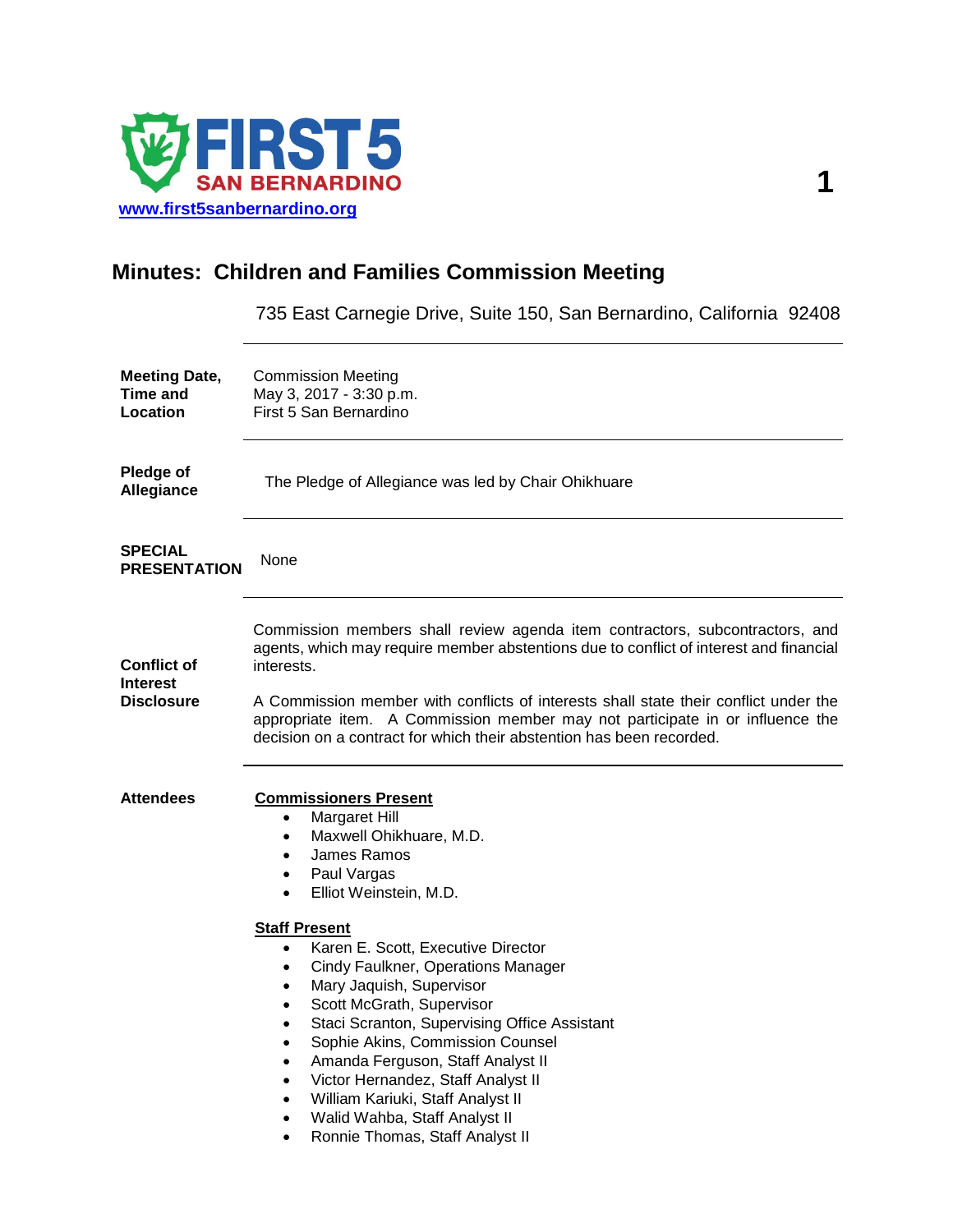**Report – Executive Director**

**Changes to the Agenda** Ann Calkins, Commission Clerk, announced the following changes/corrections:

\*The Executive Director report will be presented at the end of the agenda.

\*Agenda Item 7 should read as follows:

*Approve First 5 San Bernardino's (F5SB) continued support of the Reach Out and Read Initiative in partnership with the American Academy of Pediatrics, California Chapter 2 (AAP-CA2) by reallocating unexpended funds from Fiscal Year 2016-2017 in an amount not to exceed \$159,533 to provide books for distribution to young children by pediatricians participating in the Reach Out and Read Initiative for Fiscal Year 2017- 2018.*

*\**Agenda Item 8 will be the first item presented under "Discussion Item".

# **30-year County service pin – Ann Calkins**

This person is very important to each of you as she is the direct line of communication and planning between the Commissioners and First 5 staff. Ann Calkins started her career with the County of San Bernardino as a transcriber typist with the Department of Social Services in 1986.She has since worked at increasingly higher level clerk and secretary positions with the Municipal Courts, the Sheriff's Department, and the Department of Public Works. Ms. Calkins worked for six years as an Executive Secretary II with the Department of Airports before coming to First 5 San Bernardino as my Executive Assistant where she has been now for more than 9-1/2 years! Congratulations Annie!

# **2017 Award for Excellence – Staci Scranton**

This annual ceremony will be held on Thursday, May 25, 2017 at 2:00 p.m. First 5 San Bernardino's honoree this year is Staci Scranton, Supervising Office Specialist, who will be recognized among 41 County employees selected for their outstanding public service and contributions toward achieving the Countywide Vision. Congratulations Staci!

# **Special Recognition of AmeriCorps Member - Leticia Rivera**

On April 25th, Mayor Acquanetta Warren and her City Council recognized our very own AmeriCorps member, Leticia Rivera, a Fontana resident, for her service in mentoring and tutoring at-risk youth in the Fontana community. Leticia is an AmeriCorps member for F5SB, in her second year, supporting school readiness at Renaissance Head Start in Rialto. As part of their membership affiliation with AmeriCorps, these members volunteer at community events and serve residents in their own neighborhoods as well. Ms. Rivera is the mother of a special needs child and gives back to her community in a very impactful way. Thank you and congratulations, Leticia!

## **Commissioner Vacancy**

At the May 2<sup>nd</sup> Board of Supervisors (BOS) meeting, the Clerk of the Board, per the Maddy Act, did declare and post the Commissioner vacancy for Stacy Iverson of the Children and Families Commission (First 5) (Seat 5), At-Large. Interested candidates should go to the Clerk of the Board website and fill out an application under the tab listed as "Boards, Commissions and Committees". Commissioner qualifications are listed on the F5SB website. Once the acceptance of applications is closed, the Commission may participate in the process which ultimately leads to assignment of a Commissioner to F5SB by the BOS Chairman.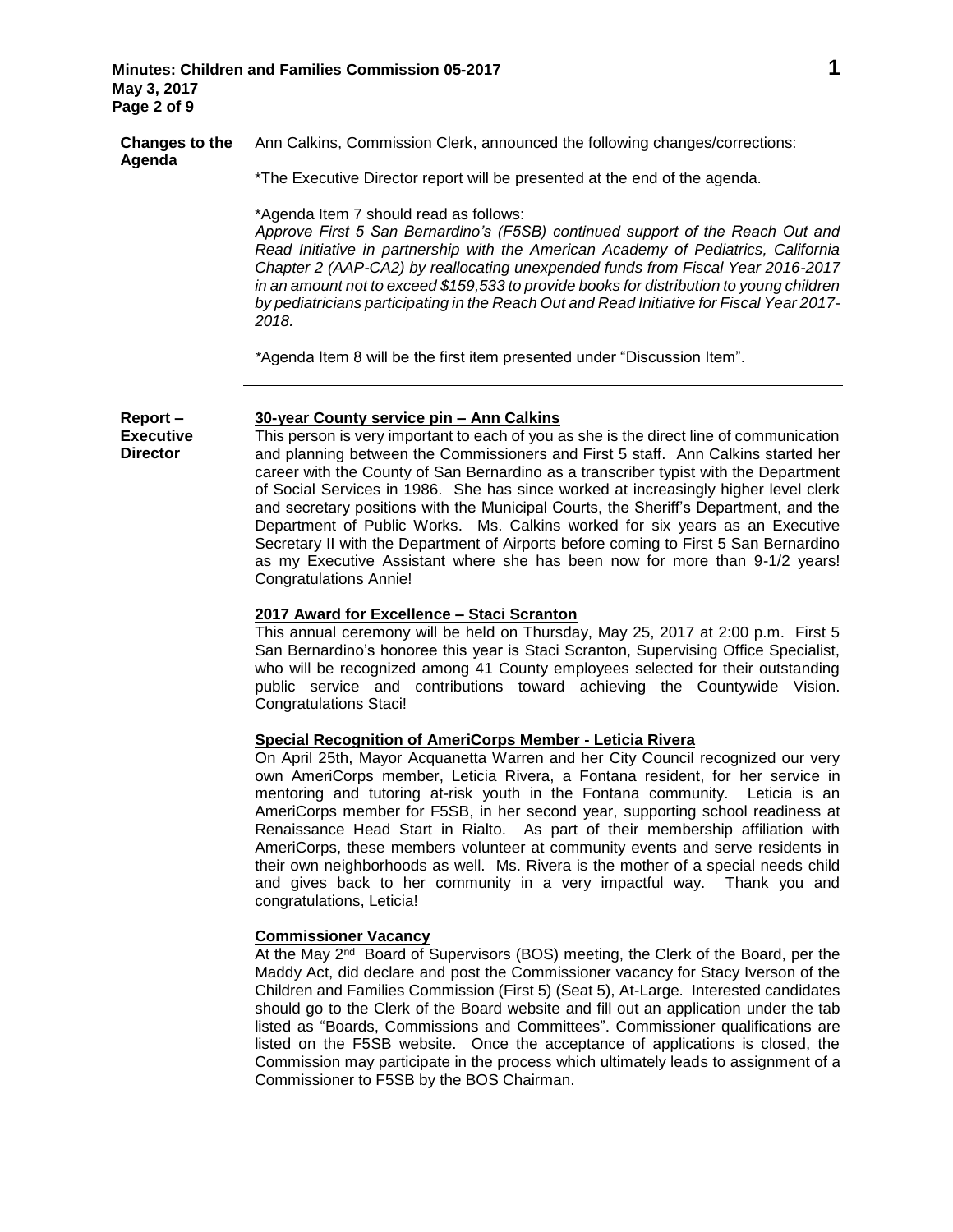### **Operation Splash**

F5SB's signature water safety event and community resource fair is scheduled for Friday, June  $2^{nd}$  (2 sessions) between noon – 5:30 pm at Perris Hill Park in San Bernardino. This is a free event in partnership with San Bernardino County Sheriff, Loma Linda University Hospital's Safe Kids program, Kaiser Permanente and the City of San Bernardino. Great job to LuCretia Dowdy, F5SB's Community Engagement Public Relations Specialist; Leslie Fountain, F5SB Media Specialist and all other F5 staff and partners working to make this event another huge success.

#### **First 5 20-Year Anniversary**

As F5SB and the entire network of First 5 Commissions across the State works to build, strengthen and otherwise improve systems that serve our young children, we are working diligently to secure a place for ourselves at the table of leaders in the early childhood development space, leading to greater impact and funding for the field.

# **2-1-1 Report**

11 years ago a star was born with 2-1-1 offering an easy-to-remember phone number that can be utilized day or night to connect those in need with a variety of community resources throughout the region – from housing to health care, from dental to disaster services. The Inland Valley Bulletin shared information about the new and improved 2-1-1 which capitalizes on the widespread availability of mobile phones and the substantial increase in use for accessing information.

Even as the 2-1-1 call center has continued to answer more than 65,000 calls annually, visits to the website increased 94 percent between 2013 and 2016. In the past year, 163,000 searches were completed by visitors seeking community resources on [211sb.org.](http://211sb.org/)

To better meet this need, [211 San Bernardino](http://www.dailybulletin.com/social-affairs/20170325/from-homeless-to-housed-new-program-is-having-immediate-success) has launched an all new website that is mobile-responsive and easy to navigate. Helpful search suggestions begin with simple statements like, "I'm looking for a job," "I need to see a doctor" and "I'm having trouble with my bills." After choosing a category, visitors enter their zip code to view a list of resource options near their location. Food, housing, mental health, transportation, substance abuse and education are a few of the first options easily accessible.

Gary Madden, Director of 211 San Bernardino County, stated that they "analyzed what people were asking for over the past year and optimized this web tool for those very services." The new website also has specialized pages for veterans, maternal health, homelessness and healthcare.

2-1-1 has been a constant partner with F5SB; currently funded in the amount of \$400,000 per year to provide referrals for needed services to callers with children 0-5 and also to provide 3% of those callers, a follow up contact to determine whether the referral actually yielded the services needed.

The portion of the "Quarterly 2-1-1 Statistical Report" that pertains to F5SB's target population is in a handout given to you today. This report is for the period of January 2017 through March 31st, 2017.

- $\geq$  2-1-1 answered 14,852 calls in this 3 month period
- $\triangleright$  This involved a total number of 1,824 children under the age of 6 for the quarter
- $\triangleright$  The top "calling cities" were SB, Victorville, Ontario and Fontana
- $\geq$  2-1-1 provided 22,214 referrals for services in the quarter
- $\triangleright$  Unmet needs related to housing/shelter, food and utilities ranked among the highest at 63% for families with children ages 0 -5
- $\geq$  10% of all callers for the quarter (1427) indicated they were homeless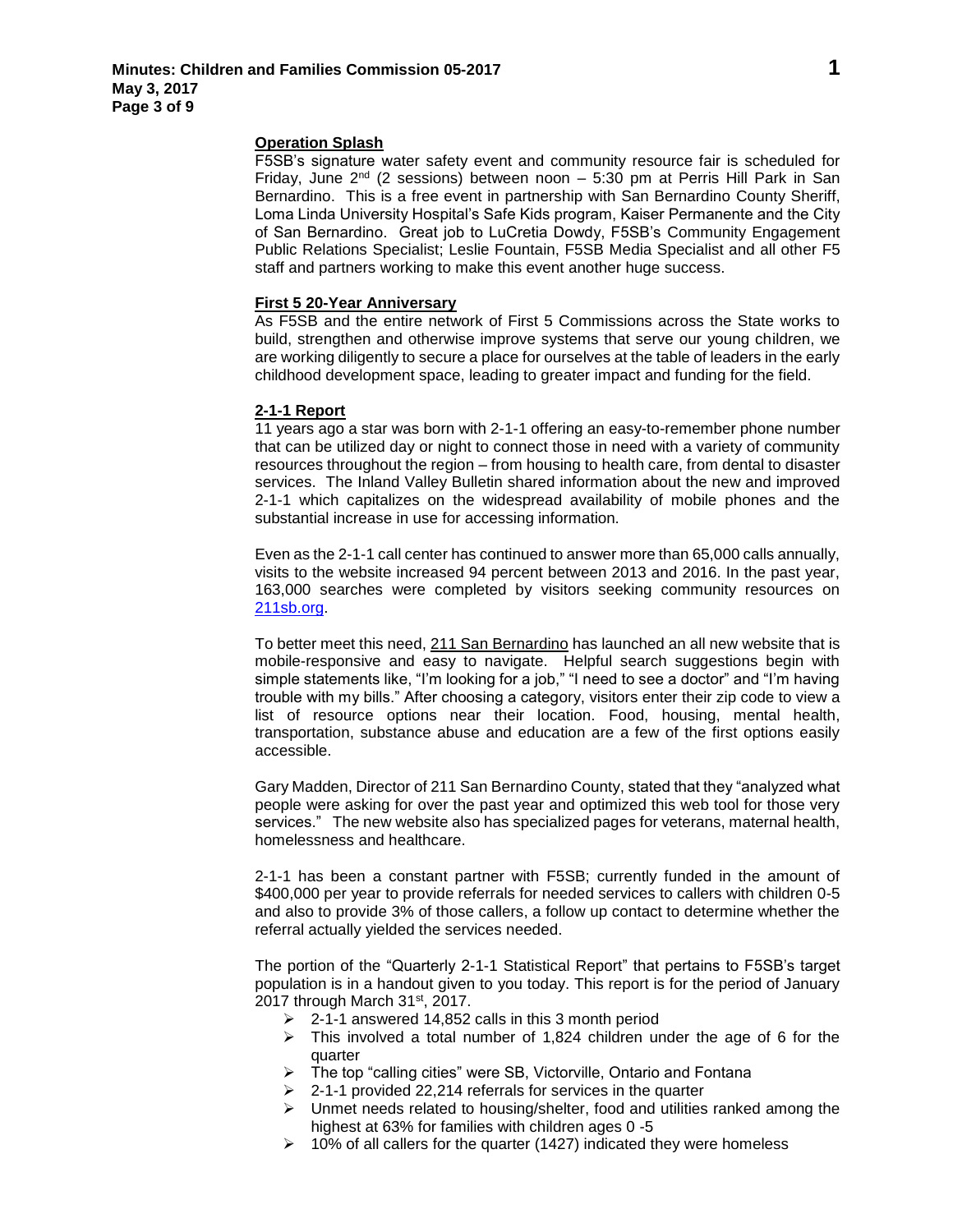- $\triangleright$  Out of those 319 (or 17%) were identified as having children ages 0 -5 in the home
- For our  $0 5$  families calling 2-1-1 30% are employed, 27% receive TANF, 30% receive income from a combination of sources and 13% report no income being received.

# **Footsteps2Brilliance (F2B)**

The F2B launch took place during a national press conference on Wednesday, April 19th at the San Bernardino County Government Center. F2B is now part of the San Bernardino County Vision2Read Initiative: to Raise the Bar for Literacy. Through a collective impact approach, the San Bernardino County Superintendent of Schools along with San Bernardino County Preschool Services, Children's Fund, and F5SB are working collaboratively to increase literacy rates among children and families in the county.

The F2B launch unveiled a complimentary and cutting-edge bilingual literacy program that will support all early learners from birth through pre-K. Through this initiative, all families in San Bernardino County will have free access to the award-winning F2B Early Literacy App.

San Bernardino County Superintendent of Schools administrators and educators are taking a very proactive and hands-on approach to early learning. The program enables San Bernardino County to strengthen its partnership with parents, and the greater community, for maximum impact on child development during critical, formative years.

As a collaborative partner, F5SB invested \$225,000 to the program which contributed to San Bernardino County Superintendent of Schools receiving a \$5 million Model Innovation City grant, part of a White House Initiative on Education Excellence for a five-year period.

In January 2017, a cohort of 1,500 students in county preschool programs, were selected to use F2B and measure their literacy growth. These children received unique identifiers and their progress in learning is tracked through data collection built into the platform. These children will be followed for many years to ensure that they become proficient readers and optimal learners. To date, participating preschoolers have read 22,240 books and more than 5.1 million words. As part of the launch, Superintendent Ted Alejandre and program partners are encouraging all families with birth through pre-K children in the county to join a challenge to read an additional 3 million words by September 1, 2017.

## **Marijuana** - **AB 350 (Salas)**

Related to Marijuana edibles appealing to children – supporting the Adult Use of Marijuana Act (AUMA) which prohibits marijuana products from being designed to be appealing to children or easily confused with commercially sold candy or foods that do not contain marijuana. This bill will be heard in the Assembly Health Committee on May 9th. Many of our commissions have been the leaders on educating the public on the public health impact of marijuana, especially during pregnancy.

Furthermore, many legislators are interested in safely keeping marijuana products away from children and are introducing legislation to further regulate adult use marijuana. The First 5 Association is working on producing factsheets, slide decks, and possible social marketing materials for First 5 commissions to use in local conversations about marijuana taxation and regulation. These materials will continue to focus on the public health impacts of marijuana exposure on young children and parenting women.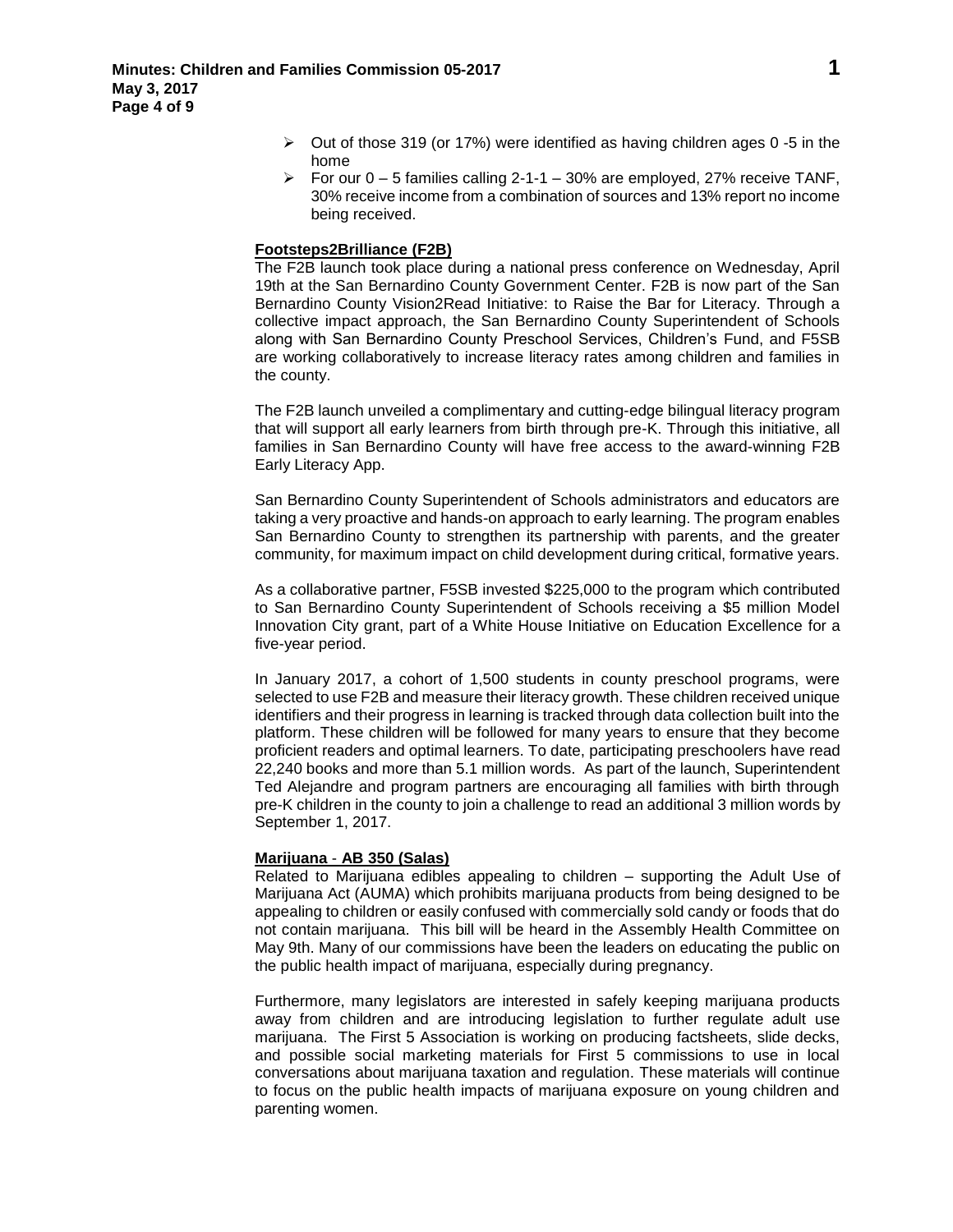.

# **Trauma Informed Care Preschool Pilot**

As early childhood development specialists in the field, we are learning much about the importance of Trauma Informed Care. F5 staff is working with leadership from Department of Behavioral Health (DBH), Apple Valley State Preschool Program, and our special needs partners with Desert Mountain SELPA to design a pilot intervention to meet trauma needs in preschoolers.

Through our partnership with DBH for SART and EIIS (Early Identification and Intervention Services), the direct therapy needed by these children can be billed to our existing process and funding. Much as we do for the Quality Rating Improvement Systems (QRIS) project, First 5's role would be to support the training and coaching costs for preschool teachers and staff for the pilot. F5SB will bring recommendations for this pilot to the June 7<sup>th</sup> Commission meeting for approval.

# **Early Childhood Resiliency Coalition to Address Asthma Management**

Dr. Rhonda Spencer, Researcher and Associate Professor at Loma Linda University School of Public Health provided a presentation at the Commission Workshop in February 2017 about the development of a multi-disciplinary coalition to address asthma prevention and management through a comprehensive, strategic approach, and to develop recommendations for an "asthma system of care" for young children.

This is an initiative we are exploring from a regional approach, in partnership with First 5 Riverside and support partners Inland Empire Health Plan (IEHP), Molina Healthcare, as well as Loma Linda. The proposal speaks to the current issues and environment affecting young children with asthma especially addressing proximity to rail yards, etc.

Both First 5s have supported similar interventions in the past to meet the needs of children with asthma and are evaluating the current landscape to determine if changes are needed. Past partners who have provided asthma support services to children and families will be surveyed to gauge the feasibility of supporting this work "regionally" and if positive measurable outcomes can be achieved in support of a system. F5SB plans to bring recommendations to the Commission at the June 7<sup>th</sup> meeting.

## **Quarterly Report – 3 rd Quarter Budget Status 2016/2017**

Distributed to Commissioners.

| $Report -$<br><b>Advisory</b> | The last Advisory Committee meeting was held on April 20th at this office.                                                                                                                   |
|-------------------------------|----------------------------------------------------------------------------------------------------------------------------------------------------------------------------------------------|
| <b>Committee</b>              | Members conducted their annual review of the First 5 Strategic Plan and offered a few<br>suggestions and revisions. Additional discussion items on the April 20th agenda were<br>as follows: |
|                               | Child care in faith-based settings<br>1.<br>Pathways to housing<br>2.                                                                                                                        |

3. Systems building

The Advisory Committee and First 5 staff will continue to explore F5SB's role in strengthening systems and our response to unmet needs in these areas.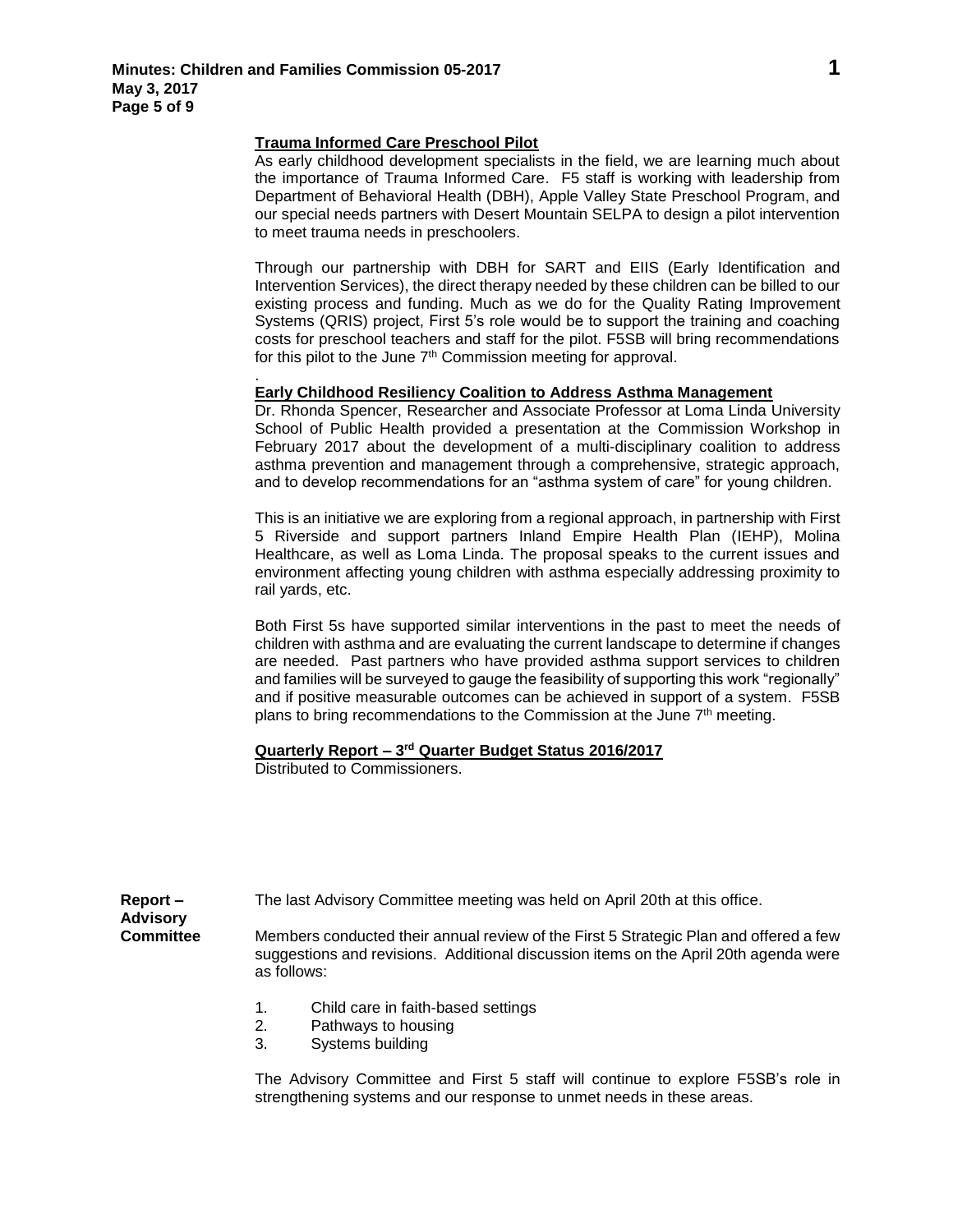Members also said goodbye to fellow Advisory Committee Vice-Chair, Stacy Iverson, President and CEO of Children's Fund. Ms. Iverson resigned from Children's Fund and is moving out of state.

Among many other accomplishments during her time with the Advisory Committee, and in San Bernardino County in general, Ms. Iverson was instrumental in the development and realization of the goals and objectives of the First 5 San Bernardino Strategic Plan 2015-2020.

The next meeting date has not yet been decided. Once determined, it will be posted on the First 5 website and the meeting will be held at this location.

**Consent**

A motion was made by Commissioner Weinstein and seconded by Commissioner Vargas to approve the Consent Items. With Commissioner Thomas absent, and without further comment or objection, motion carried by unanimous vote.

| Item No. | <b>CONSENT</b>                                                                                                                                                                                                                                                                                                                                                                                                                                                                                                                                                                                                                                                                                                                                                                                           |
|----------|----------------------------------------------------------------------------------------------------------------------------------------------------------------------------------------------------------------------------------------------------------------------------------------------------------------------------------------------------------------------------------------------------------------------------------------------------------------------------------------------------------------------------------------------------------------------------------------------------------------------------------------------------------------------------------------------------------------------------------------------------------------------------------------------------------|
| 1        | Approve Minutes of April 5, 2017 Commission Meeting.                                                                                                                                                                                                                                                                                                                                                                                                                                                                                                                                                                                                                                                                                                                                                     |
|          | (Presenter: Ann M. Calkins, Executive Assistant, 252-4252)                                                                                                                                                                                                                                                                                                                                                                                                                                                                                                                                                                                                                                                                                                                                               |
| 2        | a. Approve employment contract between the County of San Bernardino, Children<br>and Families Commission, and Gilbert Cervantes, Office Assistant II, for an<br>annual cost of \$41,340 (\$27,560 Salary, \$13,780 Benefits) for the period of May<br>27, 2017 through May 26, 2020.<br>b. Authorize the Assistant Executive Officer of Human Services to execute<br>amendments to extend the term of the contract for a maximum of three<br>successive one-year periods on behalf of the County, subject to County Counsel<br>review.<br>Direct the Assistant Executive Officer of Human Services to transmit all<br>documents in relation to contract amendments to the Clerk of the Board of<br>Supervisors within 30 days of execution.<br>(Presenter: Karen E. Scott, Executive Director, 252-4252) |

| Item No. | <b>DISCUSSION</b>                                                                                                                                                                                                                                                                                                                                                                        |
|----------|------------------------------------------------------------------------------------------------------------------------------------------------------------------------------------------------------------------------------------------------------------------------------------------------------------------------------------------------------------------------------------------|
|          | Previously Item No. 8 on posted agenda<br>Approve Contract HW056 with the County of San Bernardino Arrowhead Regional<br>Medical Center for Fiscal Year 2017-2018 in the amount of \$222,038 to maintain<br>asthma services for an additional year.<br>(Presenter: Ronnie Thomas, Staff Analyst II, 252-4255)                                                                            |
| 3        | <b>Discussion</b><br>Commissioner Hill asked if local hospitals could provide a number of how many<br>pediatric patients go to emergency rooms for asthma services versus the number of<br>patients going to Riverside County hospitals for the same. Ms. Thomas stated she<br>would follow up.                                                                                          |
|          | <b>Public Comment</b><br>None                                                                                                                                                                                                                                                                                                                                                            |
|          | A motion was made by Commissioner Weinstein and seconded by Commissioner Hill<br>to approve Item 3. Commissioner Ramos disclosed his conflict of interest with the<br>contract, recused himself, and left the dias and room prior to discussion and action for<br>Item 3. With Commissioner Thomas absent and without further comment or objection,<br>motion carried by unanimous vote. |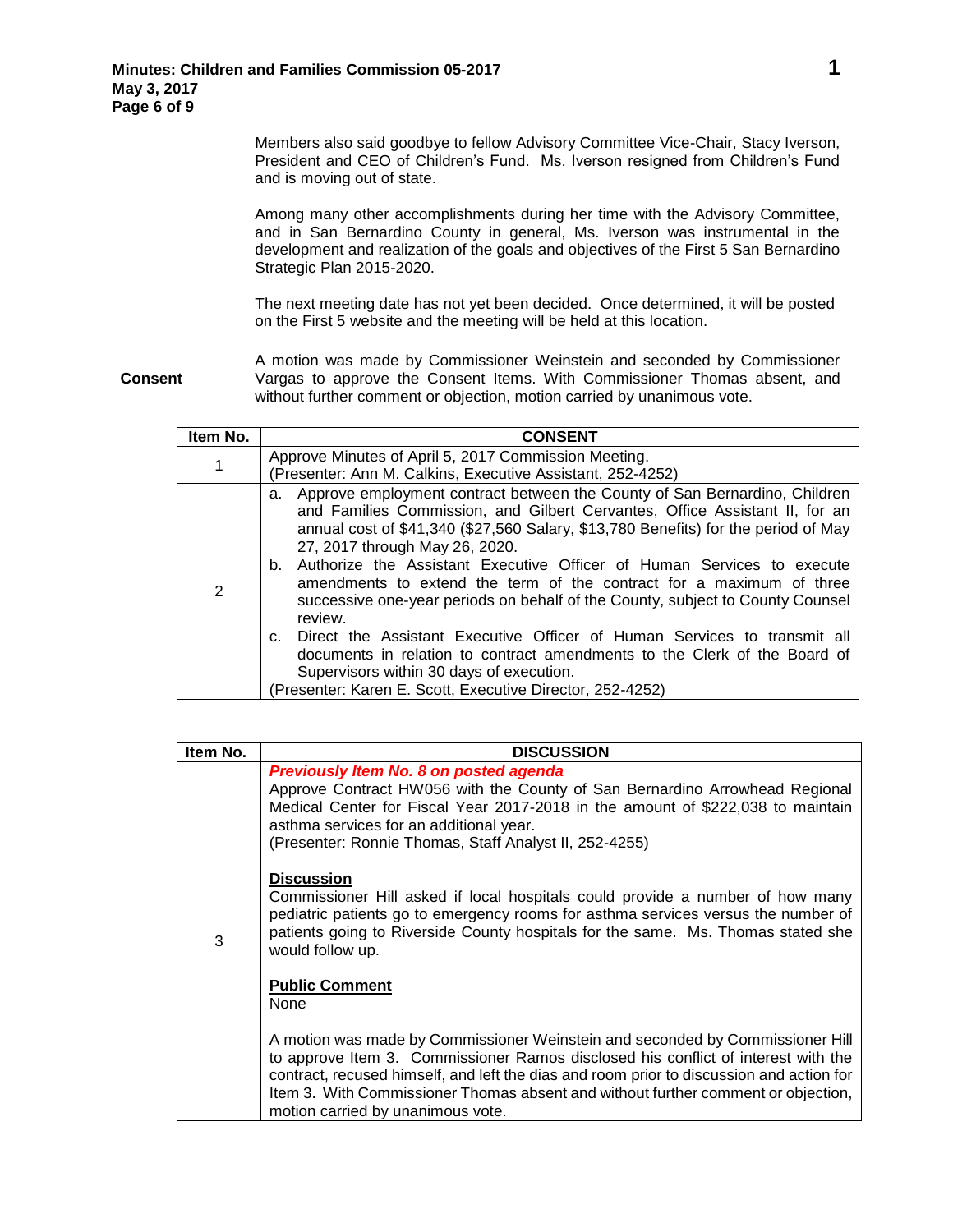|                | Conduct Public Hearing of the Children and Families Commission for San Bernardino<br>County's Strategic Plan for Fiscal Years 2015-2020 to confirm the plan will be active<br>for the forthcoming fiscal year.<br>(Presenter: Cindy Faulkner, Operations Manager, 252-4253)                                                                                                                                                          |
|----------------|--------------------------------------------------------------------------------------------------------------------------------------------------------------------------------------------------------------------------------------------------------------------------------------------------------------------------------------------------------------------------------------------------------------------------------------|
| 4              | The Public Hearing was conducted. The Commission was informed of minor<br>grammatical revisions made to the Strategic Plan as well as inclusion of a statement<br>from the new Commission Chair and an updated Commission roster on the back<br>cover. The Strategic Plan for Fiscal Years 2015-2020 will be active and support the<br>work of the Commission for the next fiscal year.                                              |
|                | No public comments were received on this item.                                                                                                                                                                                                                                                                                                                                                                                       |
|                | <b>Continued from April 5, 2017 Commission Meeting</b><br>Approve Amendment A1 to Contract Number IC029 with Vavrinek, Trine, Day & Co.,<br>LLP (VTD) to increase the contract amount by \$21,300 for a total of \$84,660 for Fiscal<br>Year 2018-2019 to add accounting services to develop the financial statements for<br>First 5 San Bernardino (F5SB).<br>(Presenter: Debora Dickerson, Administrative Supervisor II, 252-4269) |
| 5              | <b>Discussion</b><br>None                                                                                                                                                                                                                                                                                                                                                                                                            |
|                | <b>Public Comment</b><br>None                                                                                                                                                                                                                                                                                                                                                                                                        |
|                | A motion was made by Commissioner Vargas and seconded by Commissioner<br>Weinstein to approve Item 5. With Commissioner Thomas absent and without further<br>comment or objection, motion carried by unanimous vote.                                                                                                                                                                                                                 |
|                | Approve Amendment to Fiscal Year Budget 2016-2017 to reallocate First 5 California<br>(IMPACT) revenue by \$67,150 and transfer to line item "other revenue" from Orange<br>County Office of Education by \$67,150 - transfer of funds will not affect overall budget<br>for 2016-2017.<br>(Presenter Debora Dickerson-Sims, Administrative Supervisor II, 252-4269)                                                                 |
| 6              | <b>Discussion</b><br>None                                                                                                                                                                                                                                                                                                                                                                                                            |
|                | <b>Public Comment</b><br>None                                                                                                                                                                                                                                                                                                                                                                                                        |
|                | A motion was made by Commissioner Ramos and seconded by Commissioner<br>Weinstein to approve Item 6. With Commissioner Thomas absent and without further<br>comment or objection, motion carried by unanimous vote.                                                                                                                                                                                                                  |
|                | Authorize Executive Director to execute Letter of Intent and negotiate a contract to<br>participate in the First 5 Service Corps (AmeriCorps) program for Fiscal Year 2017-<br>2018 and authorize \$75,460 funding match for four (4) AmeriCorps service member<br>positions to provide school readiness services for Fiscal Year 2017-2018.<br>(Presenter: Mary Jaquish, Program Supervisor, 252-4254)                              |
| $\overline{7}$ | <b>Discussion</b><br>None                                                                                                                                                                                                                                                                                                                                                                                                            |
|                | <b>Public Comment</b><br>None                                                                                                                                                                                                                                                                                                                                                                                                        |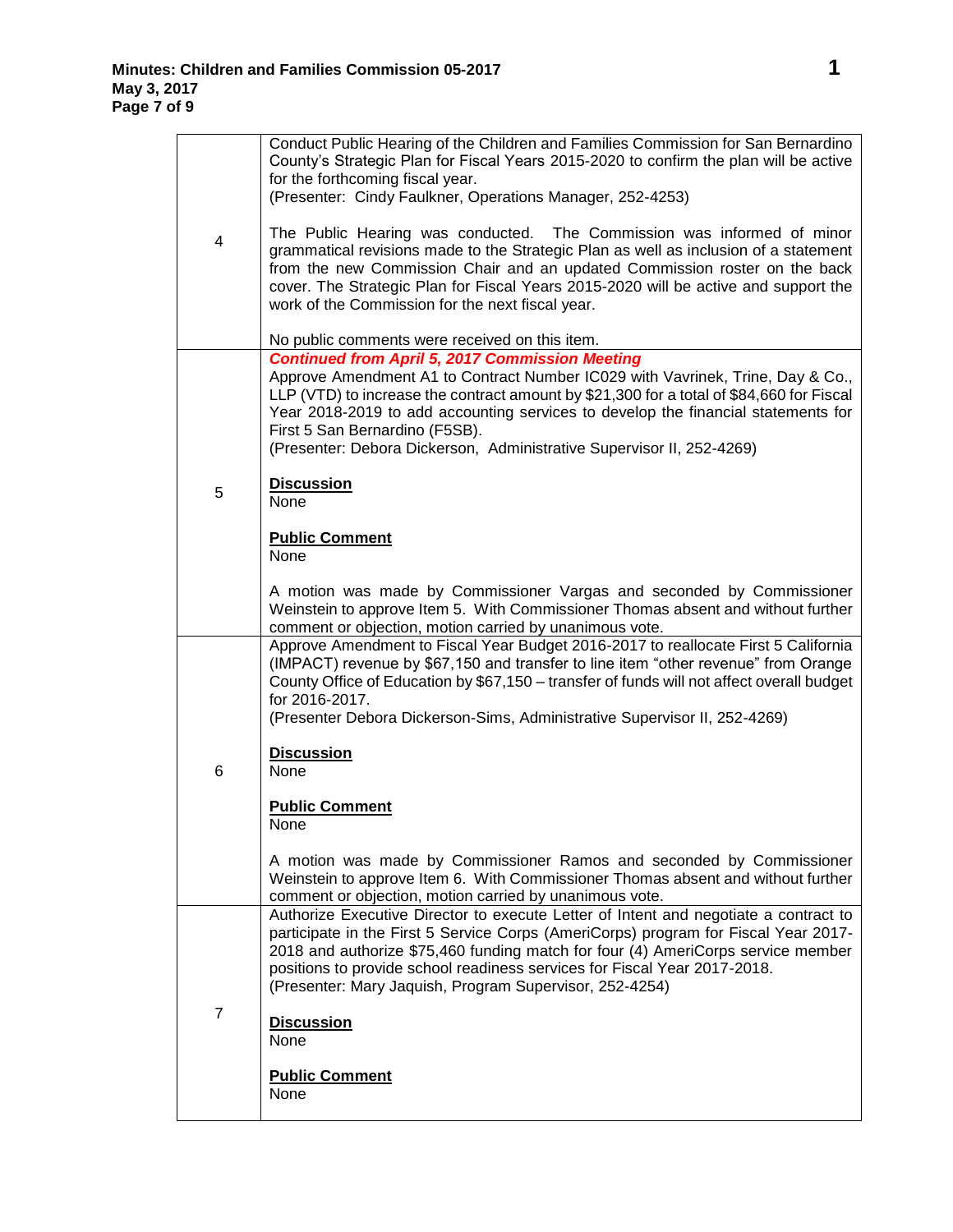|   | A motion was made by Commissioner Ramos and seconded by Commissioner Hill to<br>approve Item 7. With Commissioner Thomas absent and without further comment or<br>objection, motion carried by unanimous vote.                                                                                                                                                                                                                                                                                              |
|---|-------------------------------------------------------------------------------------------------------------------------------------------------------------------------------------------------------------------------------------------------------------------------------------------------------------------------------------------------------------------------------------------------------------------------------------------------------------------------------------------------------------|
|   | Approve First 5 San Bernardino's (F5SB) continued support of the Reach Out and<br>Read Initiative in partnership with the American Academy of Pediatrics, California<br>Chapter 2 (AAP-CA2) by reallocating unexpended funds from Fiscal Year 2016-2017<br>in an amount not to exceed \$159,533 to provide books for distribution to young<br>children by pediatricians participating in the Reach Out and Read Initiative for Fiscal<br>Year 2017-2018.<br>(Presenter: Mary Jaquish, Supervisor, 252-4254) |
| 8 | <b>Discussion</b><br>Commissioner Weinstein commented he sees many happy faces on his young<br>patients when they receive their books. Commissioner Weinstein is proud to be<br>participating in this program and making a difference in the young lives of his patients.                                                                                                                                                                                                                                   |
|   | <b>Public Comment</b><br>None                                                                                                                                                                                                                                                                                                                                                                                                                                                                               |
|   | A motion was made by Commissioner Ramos and seconded by Commissioner Hill to<br>approve Item 8. With Commissioner Thomas absent and without further comment or<br>objection, motion carried by unanimous vote.                                                                                                                                                                                                                                                                                              |

| Item No. | <b>INFORMATION</b>                                                                                                                                                                                                                                                                                          |
|----------|-------------------------------------------------------------------------------------------------------------------------------------------------------------------------------------------------------------------------------------------------------------------------------------------------------------|
| 9        | Update regarding partnership with Prevent Child Abuse California (PCA CA) to<br>implement the Nurturing Parenting Program (NPP) by AmeriCorps service members<br>in San Bernardino County and Intent to Release Request for Applications (RFA).<br>(Presenter: Mary Jaquish, Program Supervisor, 252-4254). |

| <b>Public Comment</b>                               | <b>None</b>                                                                                                                                                                                                                                                       |
|-----------------------------------------------------|-------------------------------------------------------------------------------------------------------------------------------------------------------------------------------------------------------------------------------------------------------------------|
| <b>Commissioner</b><br><b>Roundtable</b>            | None                                                                                                                                                                                                                                                              |
| Adjournment                                         | A motion to adjourn was made by Commissioner Weinstein and seconded by<br>Commissioner Hill. With Commissioner Thomas absent and without further<br>comment or objection, motion carried by unanimous vote.<br>Chair Ohikhuare adjourned the meeting at 4:41 p.m. |
| Next meeting at<br>First 5 San<br><b>Bernardino</b> | <b>Wednesday, June 7, 2017</b><br><b>Commission Meeting</b><br>3:30 p.m. to 5:00 p.m.                                                                                                                                                                             |